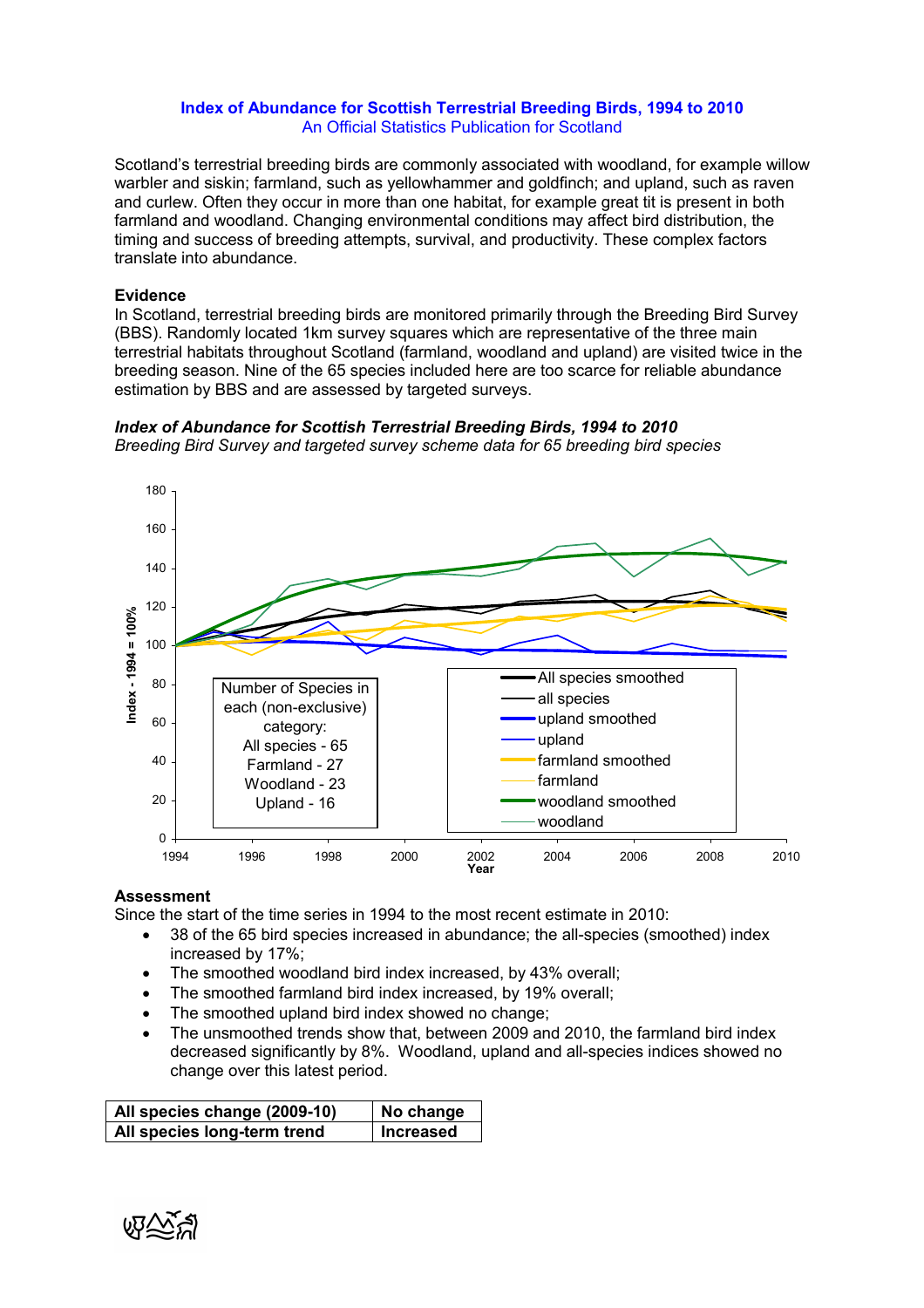# **Commentary**

Since 1994 the smoothed all-species index increased, peaking in 2005. In 2010 it stood at 17% above the baseline. There were no significant changes in the upland and all species unsmoothed indices between 2009 and 2010. The unsmoothed farmland index showed a large decrease between 2009 and 2010.

From 2009 to 2010, farmland birds showing the most marked decreases were lapwing, rook and linnet. A decrease in greenfinches (2008 to 2009) thought to be attributable to trichomoniasis (Robinson et al., 2010), was followed by a 5% increase from 2009 to 2010.

Notable increases for woodland birds from 2009 to 2010, were seen in blackcap, treecreeper, siskin and cuckoo. Despite the overall increase, large decreases among some resident woodland birds included wren and robin, as well as chiffchaff, mistle thrush and song thrush.

In the uplands there have been long-term declines in breeding waders such as golden plover and snipe. These may be linked to land management, such as commercial forestry and increased abundance of corvids (Amar et al., 2011).

The harsh winter of 2009/10 is the likely explanation for decreases among some residents such as stonechat, grey wagtail and wren. Increased or stable numbers among most long distance migrants suggest better conditions on wintering grounds further south; nevertheless, swallow and swift declined.

## Source data and updates

Data for 56 of the 65 species come from the British Trust for Ornithology (BTO), Joint Nature Conservation Committee (JNCC) and Royal Society for the Protection of Birds (RSPB) Breeding Bird Survey (BBS) (View map of BBS sites at http://blx1.bto.org/bbs-

results/results/cov\_maps/bbscoverage-9999.html). The data for BBS consist of annual counts made by experienced volunteer bird surveyors over a period of years at a series of sites. Generalised Linear Models were used to generate trends. To prevent short-term population variability and statistical error having an undue influence, trends were also smoothed and long term trends assessed for the statistical significance of the estimated change using techniques recommended by Fewster et al., (2000). The unsmoothed indices were used to assess the significance of the most recent change (2009 to 2010). All changes reported for the aggregated indices (All species; woodland; farmland; upland), as increasing or decreasing are statistically significant to the 95% confidence level. Details of the methods used to calculate the indices are available from http://www.bto.org/birdtrends2010/methodology.htm.

Trends for common sandpiper and dipper are derived from the BTO Waterways Bird Survey and the Waterways Breeding Bird Survey. Grey heron trends are derived from the Heronries Census. Trends for six species (golden eagle, hen harrier, peregrine, corncrake, black grouse and capercaillie) are estimated from single-species surveys carried out periodically, since the 1980s, as part of the SCARABBS (Statutory Conservation Agency/RSPB Annual Breeding Bird Scheme) programme.

The index will be next updated in March 2013.

Official Statistics are produced in accordance with the Code of Practice for Official Statistics.

## **References**

Amar, A., Grant, M., Buchanan, G., Sim, I., Wilson, J., Pearce-Higgins, J. & Redpath, S. 2011. Exploring the relationships between wader declines and current land-use in the British uplands. Bird Study, 58, 13-26.

Fewster, R.M., Buckland, S.T., Siriwardena, G.M., Baillie, S.R. & Wilson, J.D. 2000. Analysis of population trends for farmland birds using generalized additive models. Ecology, 81, 1970-1984. Robinson, R.A., Lawson, B., Toms, M.P. et al. 2010. Emerging infectious disease leads to rapid population declines of common British birds. PLoS ONE, 5, e12215. doi:10.1371/journal.pone.0012215

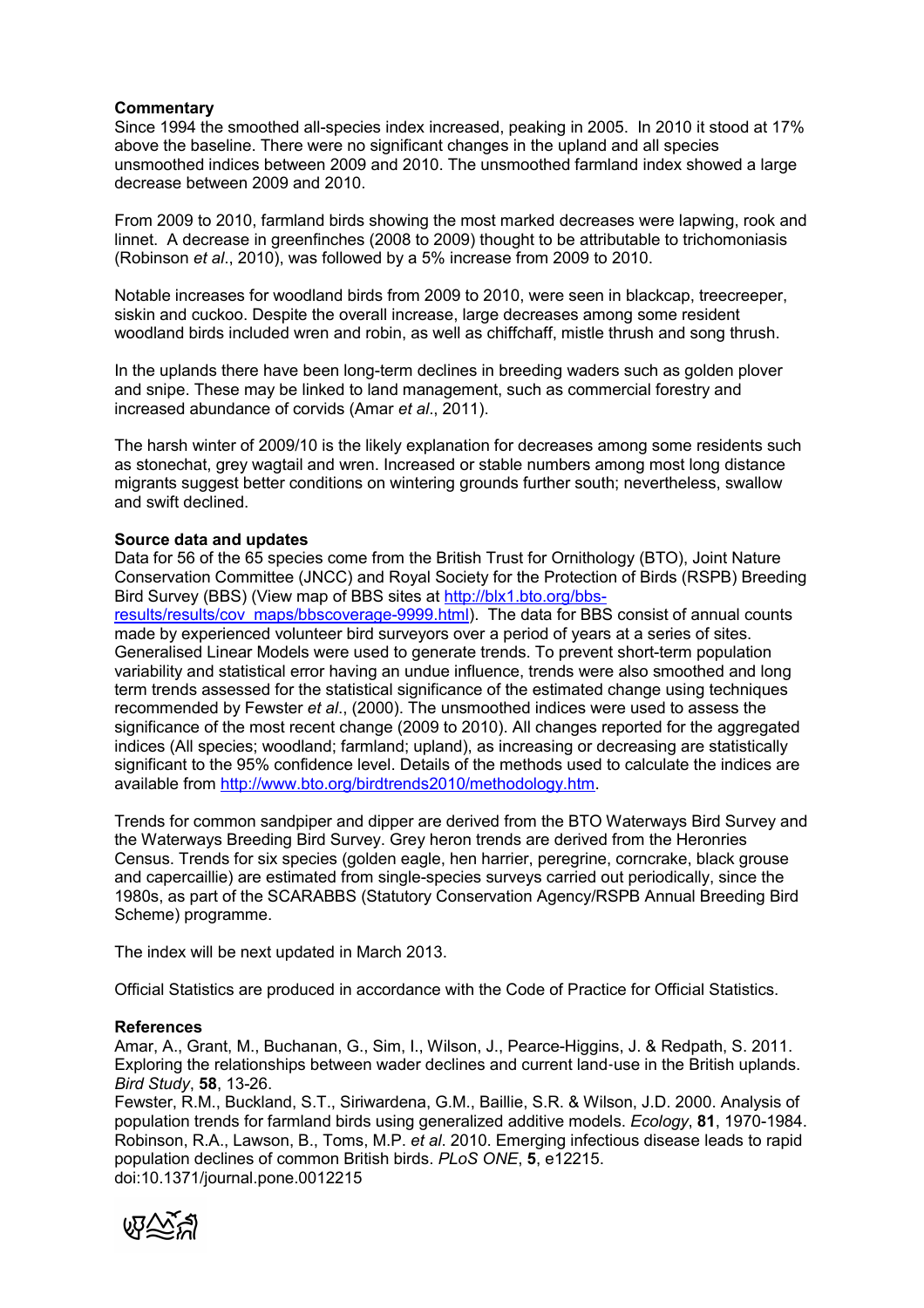#### Table 1. Percentage changes in abundance for the Scottish Terrestrial Breeding Birds,1994-2010 and 2009-2010, species listed in order of overall change 1994 to 2010.

Summarised trends for individual species and their habitat associations from 1994 to 2010, and the most recent year of change. A blank entry denotes that the species did not show a strong association to that habitat, or that insufficient data were available to calculate a habitat-specific trend.

|                          | Woodland<br><b>All species</b> |                | <b>Farmland</b> |                | <b>Upland</b> |                      |       |              |
|--------------------------|--------------------------------|----------------|-----------------|----------------|---------------|----------------------|-------|--------------|
| <b>Species name</b>      | 94-10                          | 09-10          | $94-10$         | 09-10          | 94-10         | 09-10                | 94-10 | $09-10$      |
| Great Spotted Woodpecker | 453                            | 19             | 453             | 19             |               |                      |       |              |
| Chiffchaff               | 273                            | $-19$          | 273             | $-19$          |               |                      |       |              |
| Blackcap                 | 206                            | 32             | 206             | 48             |               |                      |       |              |
| House Martin             | 200                            | 12             |                 |                |               |                      |       |              |
| Goldfinch                | 187                            | 18             |                 |                | 261           | 22                   |       |              |
| Corncrake                | 158                            | $\,6\,$        |                 |                | 158           | 6                    |       |              |
| Raven                    | 123                            | 37             |                 |                |               |                      | 123   | 37           |
| Whitethroat              | 107                            | $\mathbf 5$    |                 |                | 107           | 5                    |       |              |
| Grey Heron               | 105                            | $-11$          |                 |                |               |                      |       |              |
| <b>Bullfinch</b>         | 104                            | 12             | 104             | 12             |               |                      |       |              |
| Siskin                   | 64                             | 44             | 64              | 44             |               |                      |       |              |
| <b>Tree Pipit</b>        | 64                             | 24             | 64              | 24             |               |                      |       |              |
| <b>Great Tit</b>         | 61                             | $-4$           | 86              | 6              | 116           | $-3$                 |       |              |
| Treecreeper              | 59                             | 47             | 59              | 47             |               |                      |       |              |
| Snipe                    | 58                             | $-17$          |                 |                |               |                      | 58    | $-17$        |
| Willow Warbler           | 51                             | 2              | 51              | $\overline{2}$ |               |                      |       |              |
| House Sparrow            | 51                             | $\overline{c}$ |                 |                |               |                      |       |              |
| Dunnock                  | 47                             | $\overline{c}$ | 71              | 12             | -6            | $-15$                |       |              |
| <b>Buzzard</b>           | 47                             | $-10$          | 18              | $-16$          | 66            | -6                   |       |              |
| <b>Reed Bunting</b>      | 40                             | $-2$           |                 |                | 40            | $-2$                 |       |              |
| <b>Blue Tit</b>          | 39                             | 27             | 18              | 18             | 39            | $\overline{c}$       |       |              |
| Sedge Warbler            | 31                             | $-1$           |                 |                | 31            | $-1$                 |       |              |
| Jackdaw                  | 29                             | -4             |                 |                | 26            | $-14$                |       |              |
| Lesser Redpoll           | 28                             | 31             | 28              | 31             |               |                      |       |              |
| Wheatear                 | 28                             | $-14$          |                 |                |               |                      | 28    | $-14$        |
| Blackbird                | 26                             | 8              | 9               | -3             | 40            | 7                    |       |              |
| Willow/Red Grouse        | 21                             | 1              |                 |                |               |                      | 21    | $\mathbf{1}$ |
|                          |                                |                |                 |                |               |                      |       |              |
| Swallow                  | 21                             | $-17$          |                 |                | 21            | $-17$                |       |              |
| Chaffinch                | 17                             | $\mathbf 5$    | 21              | 8              | 22            | $\overline{c}$<br>-9 |       |              |
| Magpie                   | 16                             | -7             |                 |                | 5             |                      |       |              |
| Coal Tit                 | 15                             | 20             | 15              | 20             |               |                      |       |              |
| Cuckoo                   | 15                             | 3              | 13              | 35             |               |                      | 68    | 19           |
| Mistle Thrush            | 11                             | $-18$          | 11              | $-18$          |               |                      |       |              |
| Hen Harrier              | $\boldsymbol{9}$               | $-4$           |                 |                |               |                      | 9     | -4           |
| Yellowhammer             | 9                              | $-4$           |                 |                | 9             | -4                   |       |              |
| Song Thrush              | $\mathfrak{S}$                 | $-19$          | $\mathbf{1}$    | $-17$          | 32            | $-17$                |       |              |
| Golden Eagle             | 3                              | 0              |                 |                |               |                      | 3     | 0            |
| Mallard                  | $\mathbf{1}$                   | 21             |                 |                |               |                      |       |              |
| Woodpigeon               | $\mathsf 0$                    | $\,6\,$        |                 |                | $-7$          | 0                    |       |              |
| Linnet                   | $-1$                           | $-30$          |                 |                | $-1$          | $-30$                |       |              |
| Goldcrest                | $-1$                           | 13             | -1              | 13             |               |                      |       |              |
| Carrion Crow             | $-1$                           | 20             |                 |                | $-4$          | 11                   |       |              |
| <b>Collared Dove</b>     | -6                             | $-2$           |                 |                |               |                      |       |              |
| Skylark                  | -6                             | $-14$          |                 |                | $-14$         | $-18$                | 15    | $-10$        |